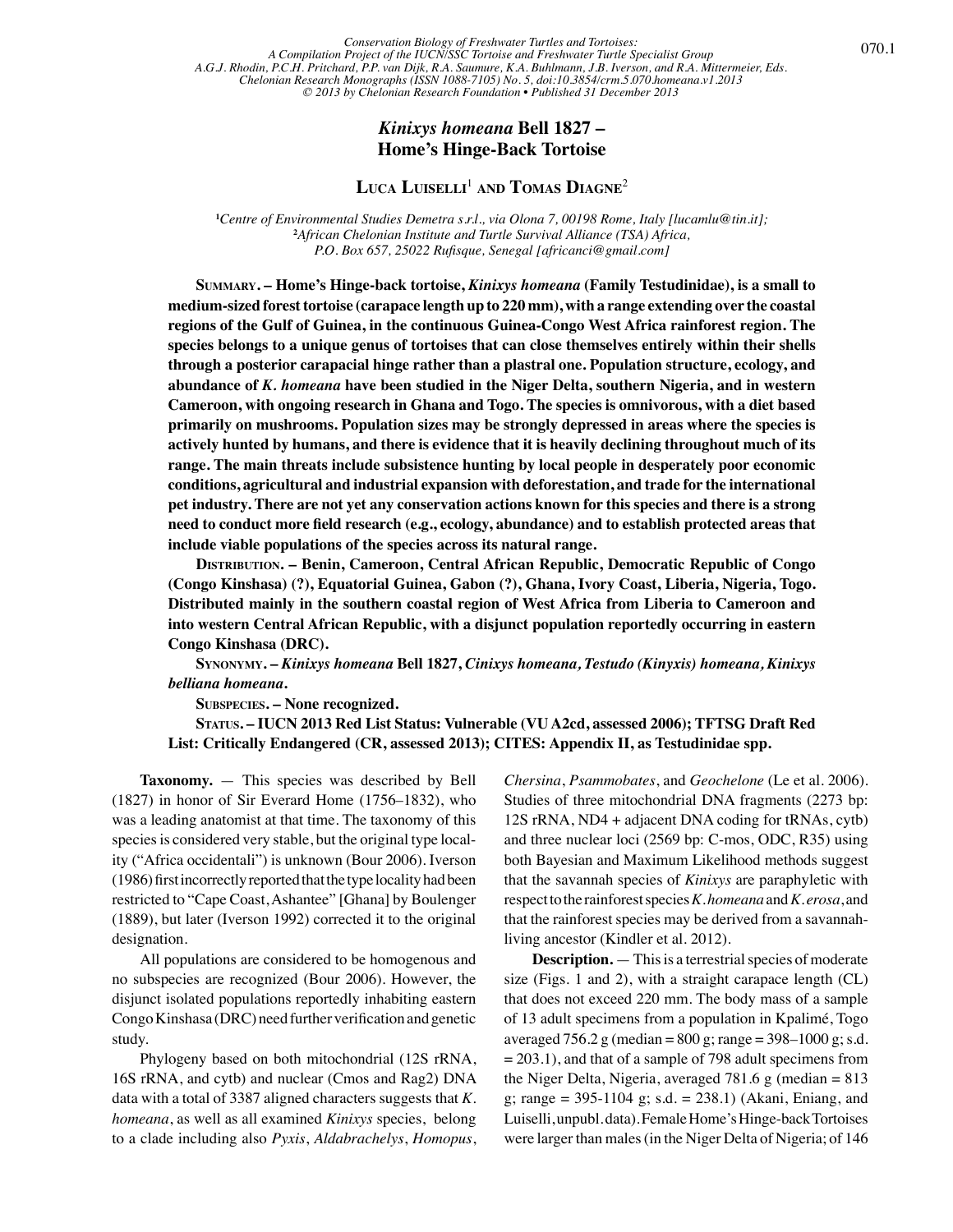

**Figure 1.** Adult female *Kinixys homeana* from Cameroon, central Africa. Photo by Tomas Diagne.

specimens weighing more than 1000 g, 108 were females (intersexual differences were statistically significant:  $X^2$ = 17.8,  $df = 1$ ,  $p < 0.0001$ ), and males possessed longer and thicker tails.

Home's Hinge-back Tortoise belongs to a unique genus of tortoises (*Kinixys*) that can close themselves entirely within their shells. The genus possesses a hinge at the back of the carapace that can close off the vulnerable back legs and tail, providing excellent protection from potential predators. The nuchal scute is present and narrow and long in *K. homeana*, as opposed to *K. erosa* that lacks a nuchal.

The shell of *K. homeana* varies in color from dark brown to tan, and is distinguished by a pronounced vertical drop at the posterior end. The shape of the carapace also channels rainwater towards its head for drinking. The scutes are very flat, and the vertebrals are horizontal, giving the animal a decidedly angled appearance, especially toward the back.

Each forelimb bears five claws and the small head has a hooked upper jaw. Both the limbs and head are brown to

yellow, and the plastron is yellow with blackish spots in the centers of the scutes.

**Distribution.** — *Kinixys homeana* is a forest tortoise, with a range extending throughout the coastal regions of the Gulf of Guinea, inside the continuous Guinea-Congo West Africa rainforest region. As a general rule, it can be considered as an obligate inhabitant of the continuous rainforest region. Several historical localities are provided by Iverson (1992), although comments are available also in later literature (e.g., Luiselli et al. 2000).

*Kinixys homeana* is found in Liberia, Ivory Coast, Ghana, Togo, Benin, Nigeria, Cameroon, Equatorial Guinea, Central African Republic (Chirio and Ineich 2006), and reportedly in Congo Kinshasa (Democratic Republic of Congo) (Trape et al. 2012). It may possibly occur in northern Gabon as well.

In Liberia, the species is found throughout the country, from the northwest provinces to the extreme southeast, around Harper (Iverson 1992). In the Ivory Coast, it has been



**Figure 2.** Adult specimens of *Kinixys homeana* from Benin, West Africa. Photos by Tomas Diagne.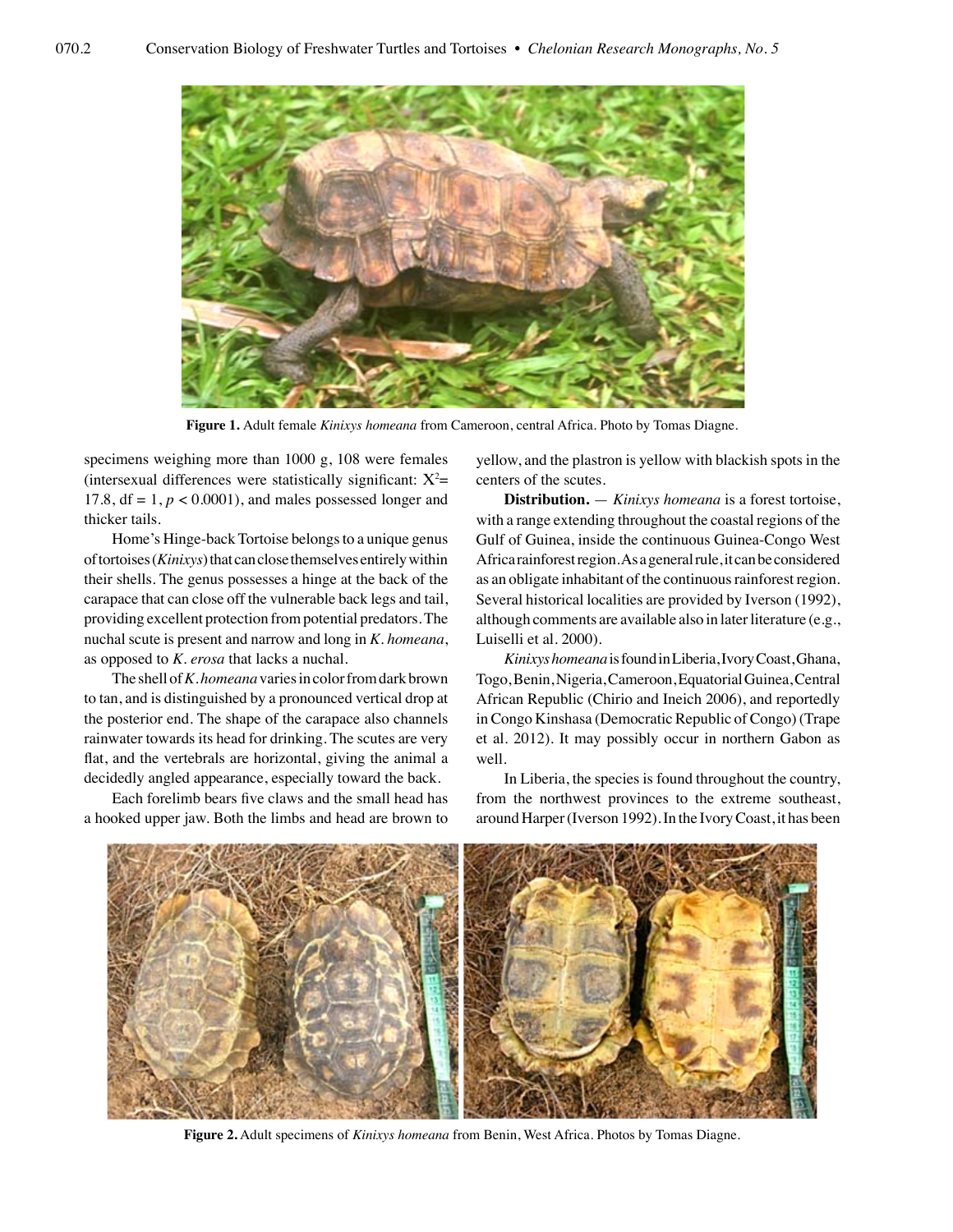

**Figure 3.** Distribution of *Kinixys homeana* in western and central Africa. Purple lines = boundaries delimiting major watersheds (level 3 hydrologic unit compartments – HUCs); red dots = museum and literature occurrence records of native populations based on Iverson (1992), plus more recent and authors' data; green shading = projected native distribution based on GIS-defined HUCs constructed around verified localities and then adding HUCs that connect known point localities in the same watershed or physiographic region, and similar habitats and elevations as verified HUCs (Buhlmann et al. 2009), and adjusted based on authors' subsequent data. The disjunct populations previously reported from eastern Congo Kinshasa (DRC) need verification.

recorded in all forest regions, including around Aboisso in the south (Iverson 1992).

In Ghana, it is widespread in the southern territories (Iverson 1992), with the most important populations being in Kakum National Park and in the forested hills around Lipke Bakwa. It has also been recorded from Muni Lagoon, in coastal Ghana (Raxworthy and Attuquayefio 2000).

In Togo, although no localities are presented in Iverson (1992), *K. homeana* is certainly found in the hilly and montane forests bordering Ghana. More specifically, the species has up to now been recorded from six Togo localities: Badou, Kpalimé, Tomegbe, Akloa, Kpadapé, and Hanyigban (Segniagbeto et al., submitted a). In Togo,



**Figure 4.** Adult *Kinixys homeana* from Benin, West Africa. Photo by Tomas Diagne.

it appears to often be sympatric with *K. erosa*, and in Kpalimé it is also sympatric with *K. nogueyi.* In Benin, it is often found in bushmeat markets, but its real distribution is unknown.

In Nigeria, it is found only in the southern regions, notably in the moist swamp forests of the River Niger Delta, and the hilly and montane forests of Cross River State. In Nigeria, it occurs often in sympatry with *K. erosa*, but it may be locally marginally sympatric also with *K. nogueyi,*  for instance in the northernmost part of Rivers State, where patches of moist forest are interspersed within the forestderived savannah habitat (Luiselli 2006a).

In Cameroon, it is found throughout the coastal regions and also in the Southern Province (Iverson 1992), but its presence has also been well documented in the Southwest Province (e.g., Lawson 1993, 2000, 2001; Chirio and LeBreton 2007) and in the Mount Cameroun area (Gonwouo et al. 2007). In Equatorial Guinea, it has been recorded both on Bioko Island and in Rio Muni (Iverson 1992).

There are also considerable problems in assessing the range of this species, given its overall morphological similarity with *K. erosa* and the potential for misidentification in the field. Indeed, uncertain presence records for *K. homeana* have been reported for three countries in Africa: Gabon, Republic of Congo (Brazzaville) and Democratic Republic of Congo (Kinshasa).

In Gabon, it has not been formally recorded by Iverson (1992) or others, but a few specimens were exported in recent years to international markets (Luiselli et al. 2006) and the species may occur there. However, recent long-term field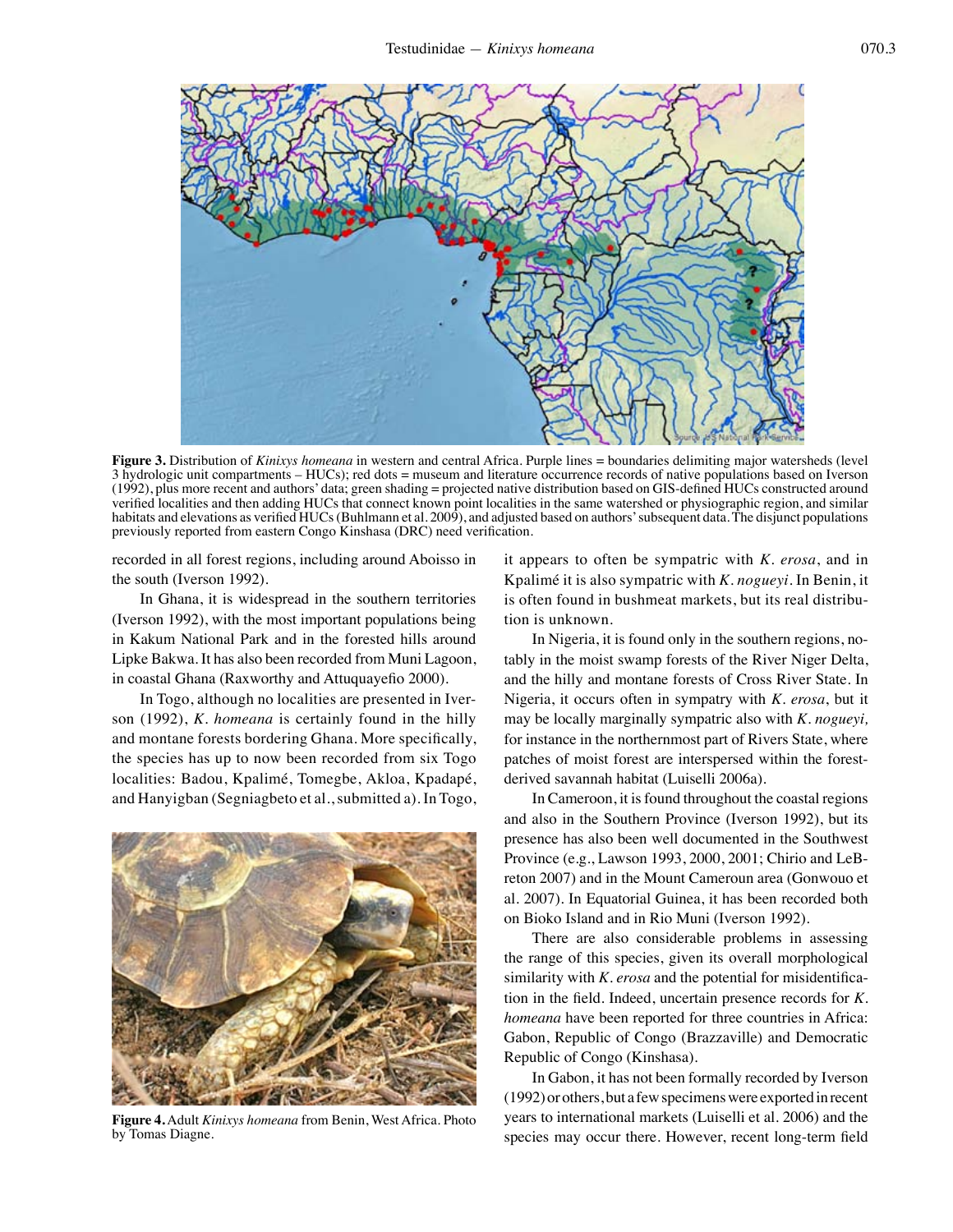studies were unable to confirm its presence in that country (Laurent Chirio, unpubl. data).

In the Republic of Congo (Brazzaville), there are two recent records from an altered forest near Pointe-Noire (Jackson and Blackburn 2010). However, there are no voucher specimens and the species was identified by consultant survey personnel, not by the authors themselves. The habitat of capture for these tortoises was described as 'open' (degraded savanna habitat and cultivated fallow land near the Pointe-Noire urban center, see Jackson and Blackburn 2010), i.e., very different from the typical habitat features of this species (e.g., Lawson 2006). In addition, the two localities at which *K. homeana* was reportedly observed are very far south of the natural range of the species, with all of Gabon without any *K. homeana* occurring in between. Thus, until more decisive evidence emerges for the presence of this species in the Republic of Congo, we conservatively consider these records as representing misidentified *K. erosa*.

*Kinixys homeana* has also been historically reported from Congo Kinshasa (Democratic Republic of Congo), where it has been recorded only from isolated localities from the easternmost forests, close to the political borders with South Sudan and western Uganda (Iverson 1992). These supposedly disjunct populations from the Democratic Republic of Congo should be re-analyzed since there are no recent data and it is possible that the collected specimens might represent misidentified *K. erosa* or erroneously labeled individuals.

According to Luiselli et al. (2006), the entire range of *K. homeana* had a potential extent of occurrence of about 788,443 km<sup>2</sup> in 1992, with Nigeria being the country comprising the highest percentage of the range (23.4%), followed by Cameroon (20.3%). Overall, its range coincides widely with that of *K. erosa*, a frequently sympatric species (Branch 2007).



**Figure 4.** Several adult *Kinixys homeana* from a population in Kpalimé, Togo, West Africa. Photo by Luca Luiselli.

**Habitat and Ecology.** —*Kinixys homeana* is an elusive forest species that basks rarely in sunny spots on the forest floor and forages in the shade (Branch 2007). Most of the data available on the habitat preferences of *K. homeana* populations are based on anecdotal observations; the species' field ecology has been studied intensively only in southern Nigeria (e.g., Luiselli et al. 2003a, 2003b, 2005) and in western Cameroon (e.g., Lawson, 2000, 2001).

*Kinixys homeana* inhabits only two geobotanic zones within the equatorial forest zone: dense moist evergreen rainforests and dense moist semi-deciduous forests (Maran and Serpol 2006). The species is also associated with streams and swampy areas (Branch 2007). In most of its distribution range *K. homeana* occurs sympatrically with *K. erosa* (Lawson 1993, 2000; Luiselli et al. 2000). It is not yet clear what the microhabitat preference differences are between these two species. Indeed, *K. homeana* has been reported to occur in forests of generally a drier type than the forests inhabited by *K. erosa* (Ernst and Barbour 1989), but in Cameroon it is linked to wetter areas than *K. erosa* (Chirio and LeBreton 2007), and the same is generally true for Nigeria (Luiselli et al., unpubl. data). More specifically, at least in Cross River State (Nigeria), *K. homeana* tends to be more common in lowland swamp forests, whereas *K.* 



**Figure 5.** Typical habitat of *Kinixys homeana* in a mature secondary rainforest in southern Nigeria. Photo by Luca Luiselli.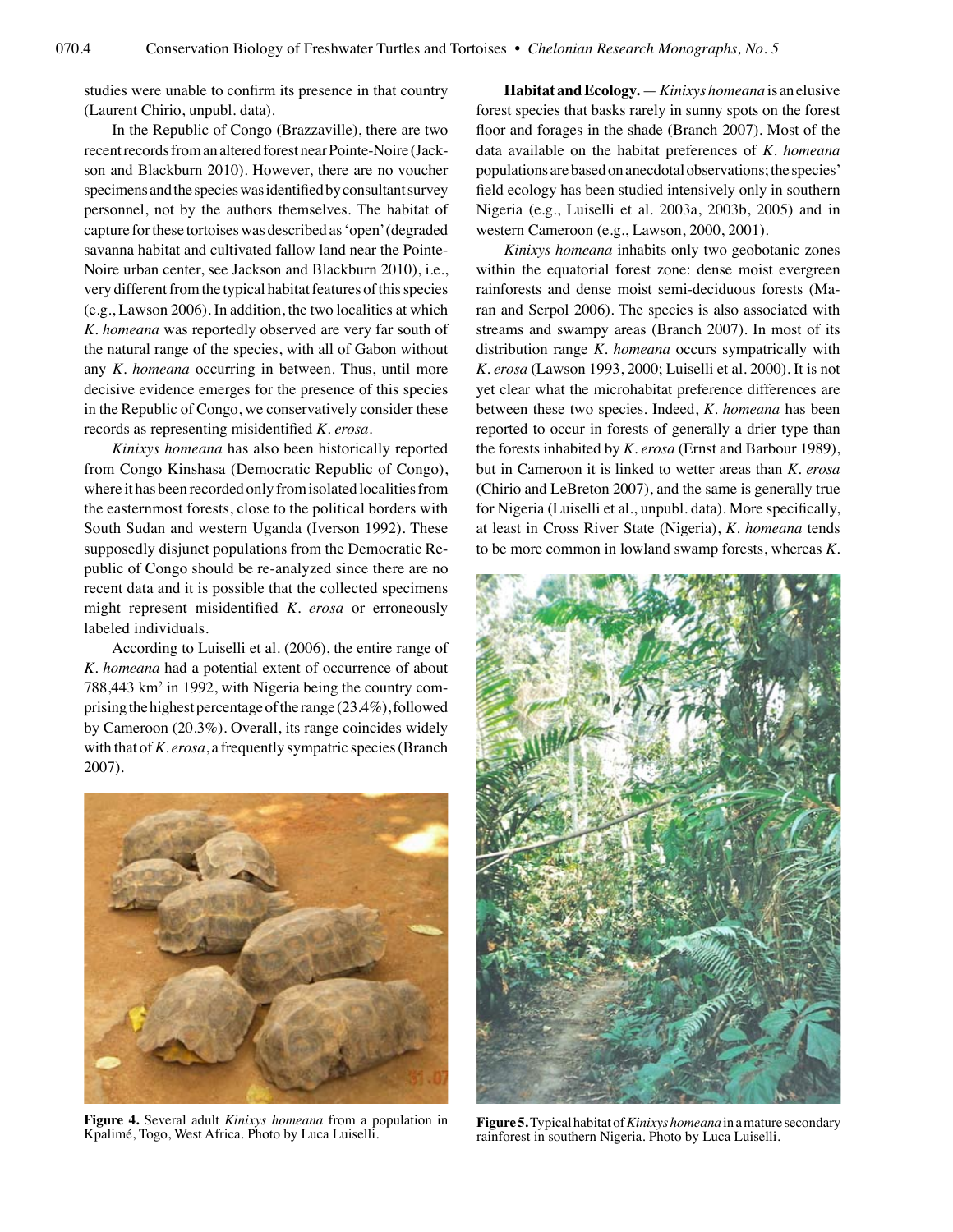*erosa* is clearly dominant in hilly and montane forests (> 500 m a.s.l., Eniang and Luiselli, unpubl. data).

Although *K. homeana* generally inhabits the lowland evergreen forest (Lawson 1993; Luiselli et al. 2000), where it is locally threatened by clearance of forest for cultivation (e.g., around Nfainchang, Cameroon; Lawson 1993), it has also been recorded in forest plantations such as for cocoa and coffee (for instance in the Ivory Coast [Maran 2004] and in Togo [Luiselli and Segniagbeto, unpubl. data]). In southern Nigeria, a statistical study (based on logistic regression of presence/absence data) conducted at the landscape scale revealed that this species is a habitat specialist, at least in the River Niger Delta region (Luiselli et al. 2000). Indeed, *K. homeana* was found to be linked to mature secondary dry forest around mangroves and to mature secondary swampforest (Luiselli et al. 2000). Considering that in the Delta states of Nigeria, these habitat types have declined dramatically during the last decades, falling from 2% of state area in 1976–78 to only 0.2% in 1993–95 (Geomatics 1996) due primarily to petrochemical expansion, it may be inferred that habitat loss represents a very serious reason for the decline of this tortoise species.

In general, *K. homeana* needs closed forest canopy and shady microhabitats to avoid overheating, and shows behavioral thermoregulation in its avoidance of overheating (Luiselli 2005), i.e., allowing only short periods of exposure to the sun during movements between sunlit and shaded areas (Hailey and Coulson 1998; Luiselli 2005). Even on the rare occasions when basking, these tortoises avoid full sunlight (Luiselli 2005). Both male and female *K. homeana* maintain similar body temperatures during most of the day (at about 28.5 to 29°C, with ranges of 26–31°C). Overall, their body temperatures are directly correlated to air temperatures throughout most of the daytime, and this thermoconformity may save energy by reducing shuttling, although any movement out of cover may increase the costs of shade seeking (Luiselli 2005).

At a local scale, the type of attitude displayed by human communities towards tortoises may have serious consequences on their habitat preferences, as shown by Luiselli (2003a). That research compared tortoise population ecology at six sites with similar habitat characteristics in the eastern Niger Delta; in three areas the tortoises had been worshipped by local communities for a long time as holy animals, whereas in three other areas they were actively hunted for subsistence. In the veneration areas the tortoises were frequently found in disparate habitats (i.e., dense dry bush, sparse dry bush, riparian vegetation, swamps, and plantations). In the hunting areas, the tortoises were found almost exclusively inside dense bush, and always avoided plantations. Thus, the different habitat usages may reflect extirpation from easier hunting areas (Luiselli 2003a). Obviously, this study may have consequences for this species'

global conservation status because it demonstrates that wherever it is hunted for subsistence (which is a common occurrence in West and Central Africa, e.g., see Lawson 2000), the habitat in which it is still found is just a fraction of the potential habitat. The species is limited to forest patches with very dense vegetation where access for human hunters is difficult. Clearance of forest for cultivation is also considered a cause of decline for *K. homeana* in Cameroon (e.g., around Nfainchang; Lawson 1993).

The feeding ecology of *K. homeana* has been studied in the wild only in the forests of the River Niger Delta, in southern Nigeria. In this area, *K. homeana* exhibits an omnivorous diet both in mature and in altered moist forest patches, with plant matter, seeds, fungi, Oligochaeta, Gastropoda, and a wide range of arthropods being frequently eaten (Luiselli 2006b), with some quantitative variations in diet composition by habitat type. It may also forage on frogs and scavenge corpses (Branch 2007), and compared to most other tortoise species, it has a more carnivorous diet (Luiselli 2006c). Overall, the diet composition of this species was relatively similar to that of sympatric *K. erosa*, but with a relative prevalence of plant matter, Gastropoda, Isopoda, and insects in *K. homeana* versus the prevalence of Oligochaeta in *K. erosa,* although *K. homeana* also eats Oligochaeta and both species feed frequently on mushrooms (Luiselli 2006b). The food niche overlap values between *K. homeana* and *K. erosa* were much higher within heavily altered forest habitats than within mature forest habitats, thus revealing that the potential for interspecific competition for food is much higher in degraded forests (Luiselli 2006b). The implications of this study are that, in altered habitats, the reduced niche differentiation might result in the over-exploitation of certain prey types if both the tortoise predators now include these items in their diets. If the above scenario is correct, one would predict that in one, or both, of the species population numbers would be reduced with forest habitat loss (Luiselli 2006b). When searching for food, these tortoises follow olfactory paths through straight and darting movements (Eglis 1962).

As mentioned above, *K. homeana* is potentially in interspecific competition with *K. erosa*, which shares a similar diet composition, habitat requirements, and geographic range. Overall, interspecific competition at the local scale between these two species produces dominance of one species over the other, albeit without extirpation of the locally disfavored species (Luiselli 2006c; Luiselli et al. 2008). The spatial niche is likely the niche dimension most clearly partitioned by these tortoises (Luiselli 2006c), but further research is needed to understand exactly how spatial niche partitioning occurs in these two forest species.

Data on homing patterns of *K. homeana* are available by means of radiotracking studies conducted in both Cameroon (Lawson 2000) and Nigeria (Luiselli et al. 2006).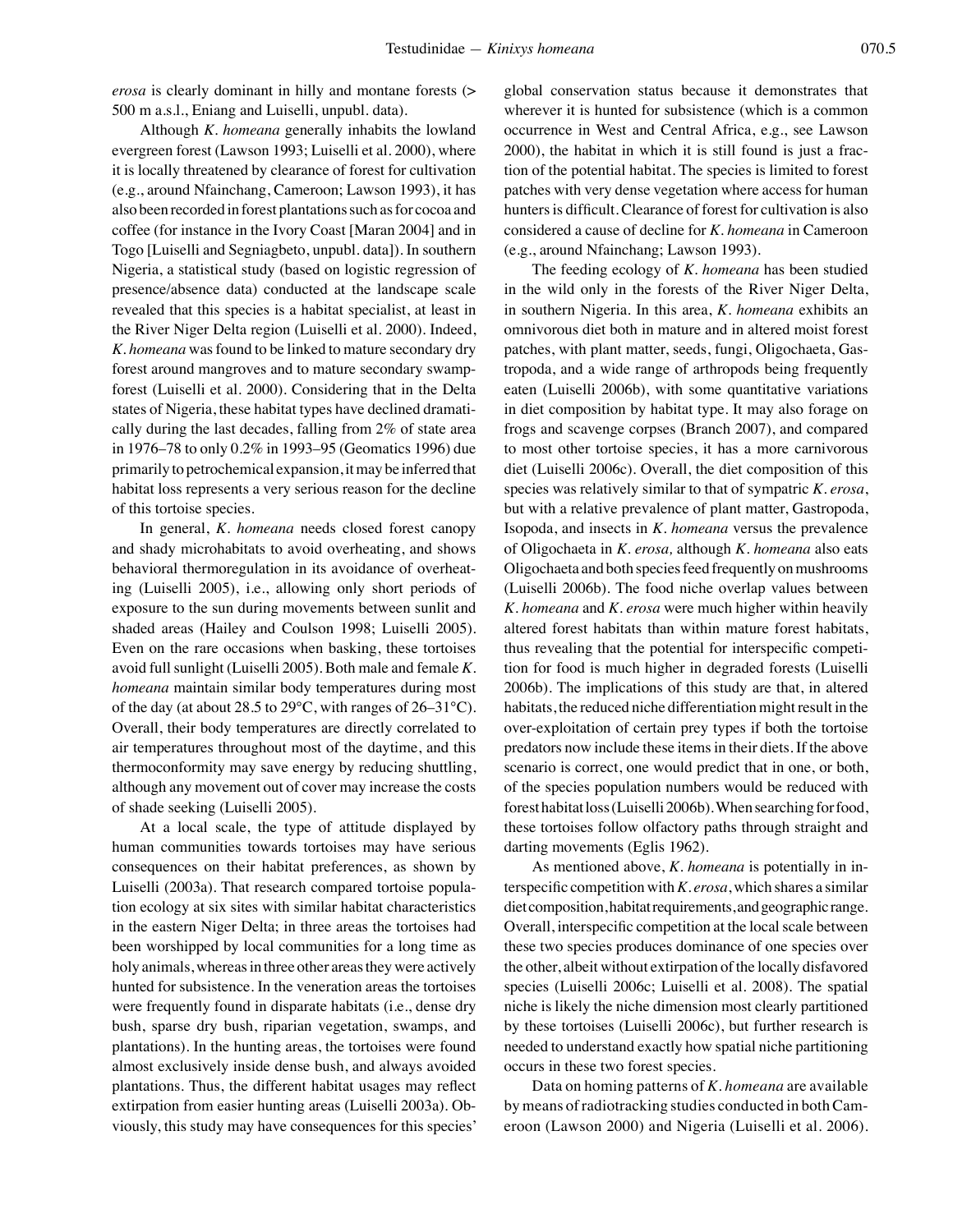In western Cameroon, male home range may exceed 0.5 km2 (Lawson 2000). In the Niger Delta (southern Nigeria), radiotracking of 33 adults (20 males and 13 females) for 40 continuous days revealed a measured mean home range size (quantified via minimum convex polygon) of  $0.37 \text{ km}^2$  for males and  $0.24 \text{ km}^2$  for females, with some specimens (especially males) exhibiting home ranges as large as 0.46 km2 . Moreover, both in Nigeria (Luiselli et al., unpubl. data) and in Cameroon (Lawson 2000), male tortoises are highly territorial and usually drive other males away from their core home ranges. Thus, the density of these tortoises is low in most places, even in highly suitable environments.

During the wet season, these tortoises can use the floods produced by heavy rainfall for dispersal. In these cases, the tortoises do not actively swim but simply float. This type of dispersal is fairly common in swampy areas, e.g., in the seasonally flooded forests of the River Niger Delta (southern Nigeria). Apparently, this is the main reason why these animals can occasionally be observed also in unsuitable non-forest habitats (Luiselli et al., unpubl. data).

*Kinixys homeana* is mainly diurnal, but also active very early in the morning and at twilight or in the early nocturnal hours; its activity peaks during the wet months (April to October in Nigeria), whereas it may be nearly inactive also for prolonged periods during the dry months (November to March in Nigeria) (Luiselli 2003c). Nonetheless, there is no true estivation during the dry months (Luiselli 2003c), and reproductive females may still be active in this period of the year for ovipositing. Similar seasonal activity patterns were also observed in Cameroon (Lawson 2006).

Mating events were observed in the wild from mid-March to the end of May in southern Nigeria (Luiselli and Akani, unpubl. data). Mounting vocalizations by males occur both in the wild and in captive pairs (Galeotti et al. 2005; Luiselli et al., unpubl. data); these may convey information to conspecifics, hence influencing the outcome of sexual interactions (Galeotti et al. 2005).

Female *K. homeana* oviposit one or two times per year, generally between December and January, i.e., in the dry season (Blackwell 1968; Brown and George 1994). Eggs, which are oval to nearly spherical and have brittle shells (Branch 2007), measure approximately 46 by 35 mm, are generally deposited on the forest litter and sometimes into excavated burrows (Blackwell 1968). Each female produces 2–4 eggs, that hatch, in captivity, 89–102 days after oviposition at an incubation temperature of 28–30°C (Koehler 1997). Incubation time in the wild is unknown, but possibly not shorter than five months (Blackwell 1968). Hatchlings measure about 42–47 mm CL (Branch 2007) to 50 mm CL (Farkas and Satorhelyi 2006). The number of eggs produced by females is positively correlated to the female body size (Akani et al. 2004).

**Population Status.** — There are no exhaustive data on the global population size and density of *K. homeana* at the continental scale, but under these aspects this species is probably better known than most of the other continental tortoise species. In general, there is widespread evidence that this species is declining strongly throughout its range (Luiselli et al. 2006; Branch 2007; Chirio and LeBreton 2007). Apparent declines were also reported by interviewed hunters selling these animals in bushmeat markets (Luiselli et al. 2013).

Luiselli et al. (2008) estimated population size of *K. homeana* and *K. erosa* along 59 transects in selected wet forest habitats along the coast of West Africa, from Ghana to Nigeria, by means of a DISTANCE modeling procedure. Model results indicated that the density of the two species was inversely related at the local scale, and complementary across the region; such that the density of *K. erosa* increased from west to east while *K. homeana* declined from west to east (Luiselli et al. 2008). The density of *K. homeana* was also invariably higher than that of *K. erosa* in the Niger Delta (Luiselli 2003a), whereas exactly the opposite abundance trend was observed in western Cameroon (Lawson 2000). Overall, the comparison of these density estimates between the two tortoise species is consistent with the hypothesis suggesting interspecific competition and consequent resource partitioning (Luiselli et al. 2008). However, other causes may contribute to explain the observed patterns, including the low productivity of rainforest habitats and long-term human perturbation (Luiselli et al. 2008).

In good forest habitats, the average density of *K. homeana* varied between 0.403 individuals per ha and 1.480 individuals per ha when estimated by DISTANCE methodology (Luiselli et al. 2008), and about 1.4 individuals per ha by mark-recapture protocols (Luiselli 2003a). However, the density ranged from 0.15 to 0.9 tortoises per ha in harvested areas, and from 1.65 to 2.85 tortoises per ha in areas where these animals are traditionally venerated and hence not hunted (Luiselli 2003a). Population sizes of *K. homeana* are strongly depressed in areas where these tortoises are actively hunted by human populations.

High predation rates are likely crucial for regulating the population dynamics of *K. homeana*, exactly as for *K. spekii* (Coulson and Hailey 2001). However, very little is known about the natural predators of these tortoises. Snakes may eat juvenile tortoises (Akani et al. 2003), and the adults may be eaten by genets, mongooses, leopards, and birds of prey. *Kinixys homeana* has been identified as a Tsetse Fly host in southern Cameroon (Farikou et al. 2010).

**Threats to Survival.** —The main threats to *K. homeana* include: 1) subsistence hunting by local people; 2) habitat loss through agricultural and industrial expansion with massive deforestation; and 3) trade for the international pet industry.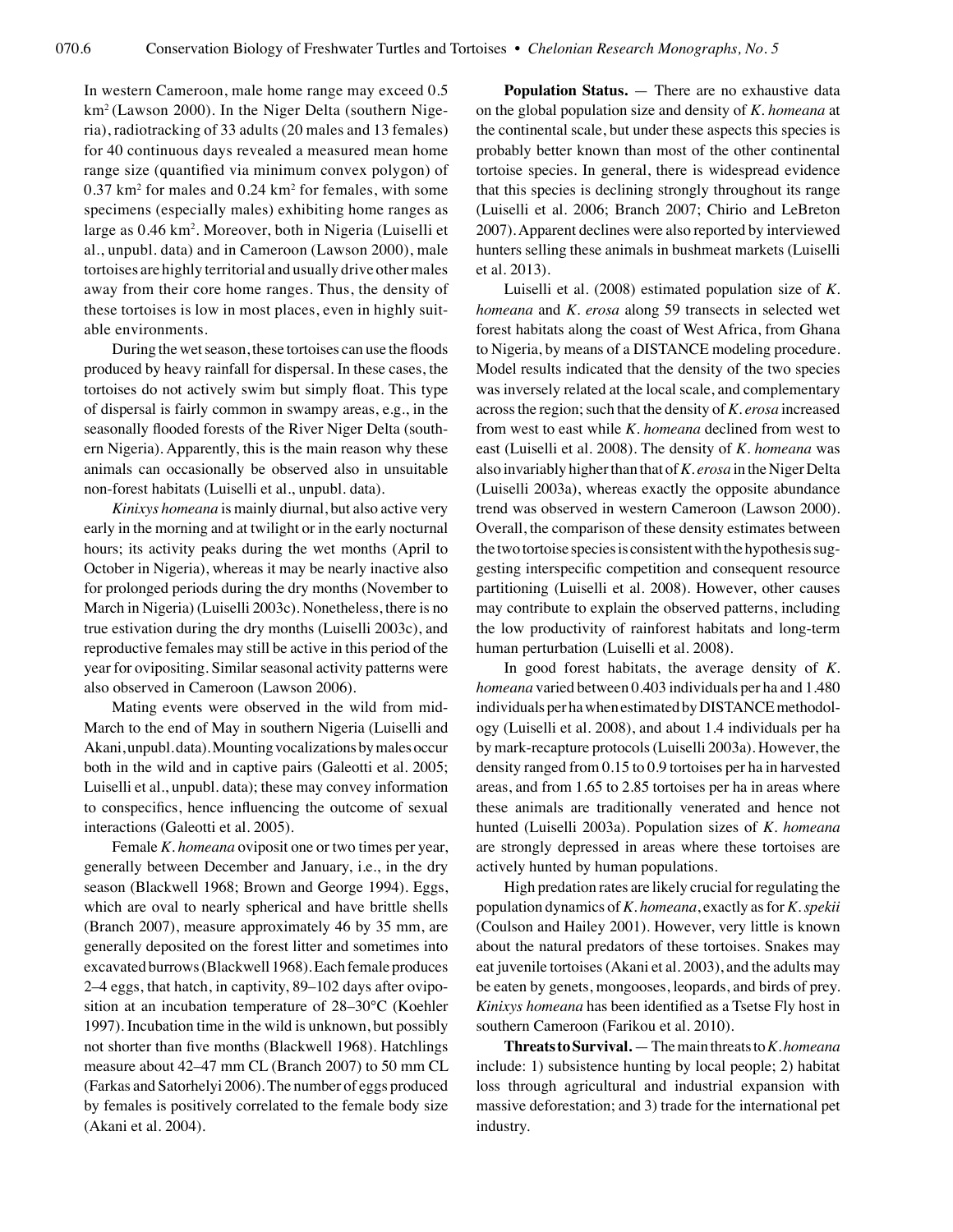Concerning the threat of subsistence hunting, Lawson (2000) studied the harvest rates of *K. homeana* in three protected areas of Cameroon (Korup National Park, Banyang-Mbo Sanctuary, and Nta-Ali Reserve), and estimated an overall mean annual harvest rate of 0.3 animals/ $km^2$  in these areas with good habitat conditions and relatively low human density. Then, if 100% of the species' range was protected and under relatively low human density, and extrapolating harvest data by Lawson (2000), the expected annual harvest rate would have been 236,532 tortoises, i.e., an estimated 5.6% of the total estimated surviving tortoise population (Luiselli et al. 2006). However, the percent of protected territory is less than 3% of the species' range, and the human population density is much higher in several regions of the species' range than in the three protected areas of Cameroon studied by Lawson (2000), and hence we may conclude that the annual harvest rate is certainly much higher than the calculated estimate (Luiselli et al. 2006).

Tortoises are often collected by people searching for snails (*Achatina* sp.), because they co-occur in the same microhabitats (Akani et al., unpubl. data). Generally, only adult tortoises are removed for subsistence reasons, with no difference between males and females (Luiselli et al. 2003). People prefer large-sized tortoises for food (Luiselli et al. 2003), and these are most likely to be reproductive females, given the sexual size dimorphism observed in this species. Therefore, in any harvested site, it is likely that most of the larger females, which generally produce more eggs (Akani et al. 2004), are eaten before producing their highest theoretical lifespan clutch sizes.

There is considerable seasonal variability in the frequency of occurrence of these tortoises in the bushmeat markets: most of the animals are traded in April, May, and June (Luiselli et al. 2003). In addition, in the Nigerian bushmeat markets, this species is now much less frequently found than 10+ years ago, and interviews with hunters and

traders suggest that this is due to the extirpation of many wild populations and a general increased rarity, and not to variation in market demand (Luiselli et al. 2013). Even more worryingly, during surveys conducted in 2013, these tortoises were never observed in two forest bushmeat markets of the Niger Delta where they were frequently traded in earlier years, with hunters reporting their total extirpation since a few years ago (Akani, Luiselli, and Petrozzi, unpubl. data). There is also confirmed evidence that this species is subjected to clandestine and unauthorized bushmeat trade inside protected areas in southeastern Nigeria (Eniang and Ijeomah 2011).

*Kinixys homeana* is also used in local African traditional medicine and therefore traded in regional fetish markets. For instance, during surveys of the traditional fetish market in Lomé, Togo, conducted in 2012 and 2013, specimens of *K. homeana*, *K. erosa*, and *K. nogueyi* were regularly observed (Segniagbeto et al. 2013). However, the animals traded in these fetish markets are kept for sale for a long time (even years; Segniagbeto et al. 2013), and so it is unlikely that the use for African traditional medicine actually threatens the survival of wild populations of this species. However, the species has also been recorded in Chinese traditional medicine markets in China and Hong Kong (Cheung and Dudgeon 2006), and the potential threat of that international trade could well become significant.

The threat of habitat loss is particularly strong in southern Nigeria, where heavy deforestation occurs due to oil and natural gas industry development, this region being the most important oil-producing zone in all of Africa (Akani et al. 1998). There is clear evidence of massive population declines for *K. homeana* in this region (e.g., Lea et al. 2003; Luiselli et al. 2013), and there is no reason to think that this negative trend may reverse in due time. Also, the few remnant forest sites where this species is found in Togo are under heavy deforestation pressure (Segniagbeto et al., submitted b).



**Figure 6.** Tortoises of the genus *Kinixys*, including *K. erosa* and *K. homeana*, are often traded as traditional medicinal products in the fetish markets. Here, the Marché au Fétiches, Lomé, Togo. Photos by Luca Luiselli (left) and Anders G.J. Rhodin (right).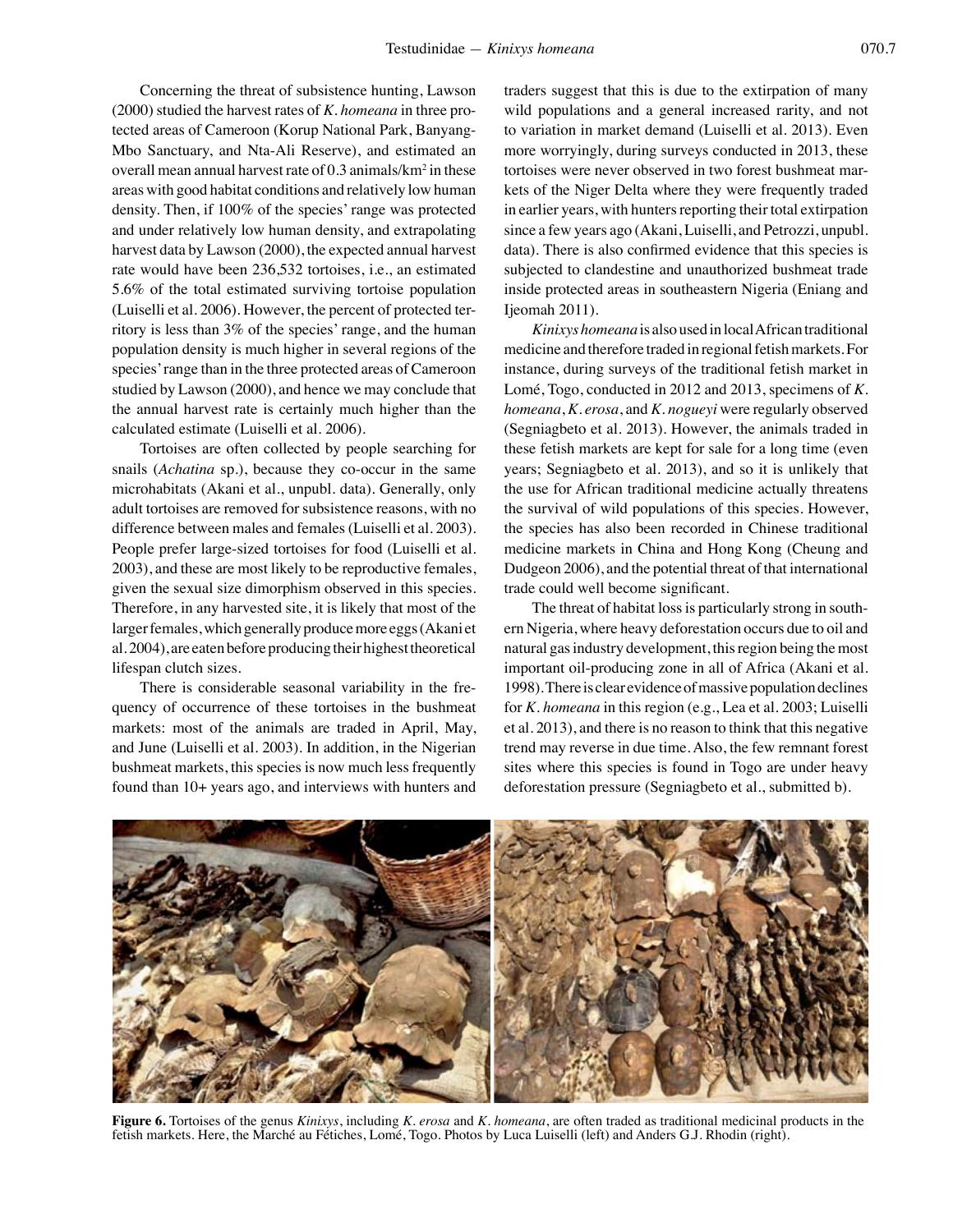The threat of international pet trade is potentially relevant in Ghana, Togo, and Benin (Ineich 2011), the main export countries for this species (CITES database analysis, www. cites.org/eng/resources/species). In Togo, where exploitation for the pet trade occurs in conjunction with local forest habitat loss, the population status of this species is seriously at risk (Segniagbeto et al., submitted a, b).

Unfortunately, there are no specific data on the decline in the actual population size for this species, even at a very local level. Robust global calculations are therefore impossible, although there is multiple evidence that populations are strongly declining in several areas of the Gulf of Guinea's countries. In addition, there is no reason to predict that this trend will be reversed or slowed (Luiselli et al. 2006). Although *K. homeana* is still found in many forest zones, hunting is still rampant in all these protected areas (Lawson 2000; Eniang and Luiselli 2002; Luiselli 2003b). In general, its status is considered to be threatened in Ghana, Togo, and Benin, where it occurs only in isolated forest fragments and forest galleries (Maran and Serpol 2006).

**Conservation Measures Taken.** — No real conservation measures have been taken up to now, apart from generic site preservation in protected areas and/or traditional protection given to these tortoises at the local level of some villages (Luiselli 2003a). This species is legally protected in Togo under Article 62, Section 2, Chapter II of the law N° 2008-005, regulating the environment protection and wildlife conservation; exports are also not allowed from Nigeria. In any case, illegal hunting for tortoises, even in protected areas, is still widespread in West Africa (Lawson 2000).

*Kinixys homeana* is currently listed on the IUCN Red List as Vulnerable, having been assessed in 2006 (Luiselli et al. 2006). The IUCN/SSC Tortoise and Freshwater Turtle Specialist Group has recently provisionally updated its assessment of the species to Critically Endangered as a result of an IUCN African Tortoise and Freshwater Turtle Red Listing workshop held in Lomé, Togo, in August 2013. The species is also included on CITES Appendix II.

The species occurs in the following protected areas: Parc National d᾿Assagny and Parc National Tai in Ivory Coast; Kakum National Park in Ghana; Okomu National Park, Upper Orashi Forest Reserve, Taylor Creek Forest Reserve, Stubbs Creek Forest Reserve, and Cross River National Park in Nigeria; and Korup National Park, Banyang-Mbo Sanctuary, and Nta-Ali Reserve in Cameroon.

**Conservation Measures Proposed.** — A crucial point to be addressed by future studies is the impact that illegal hunting activities may have on populations of *K. homeana* inside formally established protected areas. Indeed it is clear that, at present, protected area populations are not free from exploitation (Lawson 2000; Luiselli et al. 2006). We suggest that it should be important to plan the management of this species by collecting as much information as possible on the cultural interactions between local human communities and tortoises, because it may be possible to create a mosaic of protected areas linking all the forested zones in which people traditionally worship tortoises. Demographic and ecology studies inside protected areas should also be of priority relevance.

International trade of specimens should be also monitored, especially in Togo and Ghana (Ineich 2011). Indeed, *K. homeana* is listed on CITES Appendix II, thus banning the import of wild individuals into Europe (EC regulation number 338/97). It is suspected that several of the officially defined 'ranched' individuals that are exported outside Africa from countries like Togo are in actuality wild animals (Ineich 2011). At the national and subnational level, it is necessary to include this species among the protected fauna in all the countries of occurrence. At present, there is virtually no country that can reliably preserve this species. There is a strong need to establish additional protected areas that include populations of these tortoises, and perhaps a very promising initiative would be to create protected corridors by linking areas where local people traditionally protect tortoises.

**Captive Husbandry.** —In captivity, this species feeds on mushrooms, tomatoes, fruits (banana, mango, strawberry, etc.), and earthworms, mollusks, fish, dead mice, etc. (Maran and Serpol 2006). This species is not easy to keep and breed in captivity, also because many wild individuals arrive in suboptimal health conditions (i.e., heavily parasitized) in the western countries. Many individuals do not even accept food when captive because of their poor health and bad conditions or inappropriate caging. The cage should always be kept moist, with an ample water basin, and with air temperature constantly kept at 27–32°C.

**Current Research.** — Currently, the ecology of this species is being studied only in southern Nigeria through mark-recapture protocols, under the supervision of Luiselli and in collaboration with scientists at the Rivers State University of Science and Technology (mainly Godfrey C. Akani) and at the University of Uyo (mainly Edem A. Eniang). The Nigerian studies, which have been continuing without interruptions for over 15 years, also involve monitoring of bushmeat markets in order to verify whether the trade trends vary over the years. Luiselli, Fabio Petrozzi, and Gabriel H. Segniagbeto are starting ecological studies on *Kinixys*  in Togo, and the ethnozoology of these tortoises is also being studied in Nigeria and Togo. In Kakum National Park of Ghana, a population ecology study with capture-markrecapture protocols has been undertaken by Phil Allman and colleagues. We are not aware of other similar field projects in other regions of Africa. *Ex-situ* conservation programs on the various species of the genus *Kinixys* have also been initiated recently in the USA, led by David Mifsud.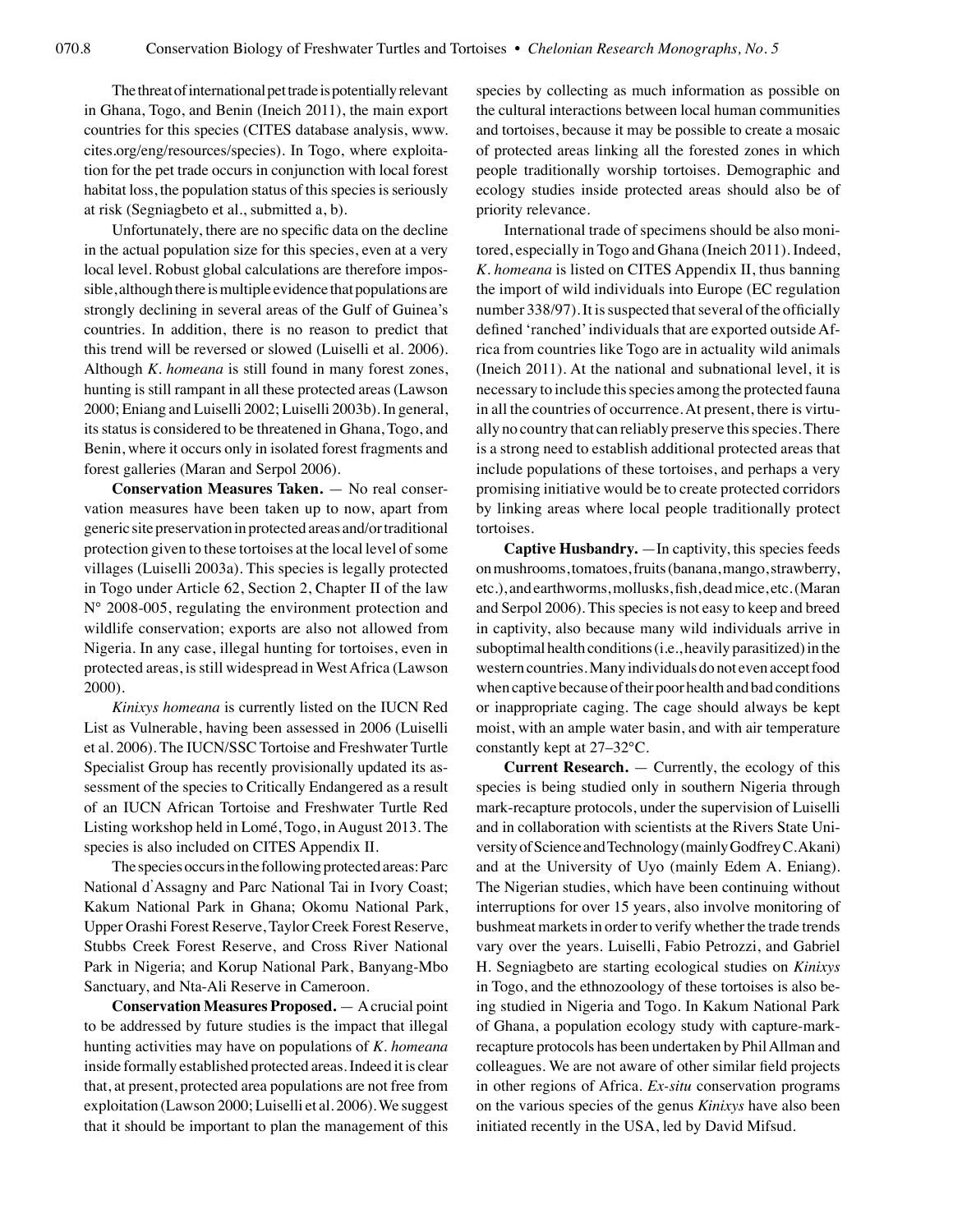*Acknowledgments*. — Luiselli acknowledges Godfrey C. Akani, Edem A. Eniang, Fabio Petrozzi, Edoardo Politano, and Gabriel H. Segniagbeto for many years of field cooperation during the researches on hinge-back tortoises, mainly in Nigeria and Togo. Luiselli's researches on hinge-back tortoises were supported over the years by Eni s.p.a., Agip (Nigerian Agip Oil Company), Aquater s.p.a., Snamprogetti s.p.a., Chelonian Research Foundation, the Mohamed bin Zayed Species Conservation Fund, Turtle Survival Alliance, and the Turtle Conservation Fund via Conservation International. Diagne thanks Josea Dossou Bojdrenou (Nature Tropicale NGO) and Florentin Azankpo in Benin for their assistance in the field, and Rick Hudson (Turtle Survival Alliance) and David Mifsud (Herpetological Resource and Management LLC) in the USA for their fundraising assistance.

## **LITERATURE CITED**

- AKANI, G.C., LUISELLI, L., AND POLITANO, E. 1998. Ecological and conservation considerations on the reptile fauna of the eastern Niger Delta (Nigeria). Herpetozoa 11:141–153.
- Akani, G.C., Luiselli, L., Wariboko, S.M., and Angelici, F.M. 2003. *Kinixys homeana* (Home's Hingeback tortoise). Predation. Herpetological Review 34:57–58.
- AKANI, G.C., FILIPPI, E., AND LUISELLI, L. 2004. Aspects of the population and reproductive ecology of sympatric hinge-back tortoises (*Kinixys homeana* and *Kinixys erosa*) in southern Nigeria, on the basis of specimens traded in bush-meat markets. Italian Journal of Zoology 71(suppl. 2):245–247.
- BLACKWELL, K. 1968. Some observations on the hatching and growth of the African tortoise *Kinixys homeana*. British Journal of Herpetology 4:40–41.
- Boulenger, G.A. 1889. Catalogue of the Chelonians, Rhynchocephalians, and Crocodiles in the British Museum (Natural History). British Museum, London, 311 pp.
- Bour, R. 2006. Le genre *Kinixys* Bell: histoire nomenclaturale et taxinomique. Chéloniens 3:8–15.
- BRANCH, B. 2007. Tortoises, Terrapins and Turtles of Africa. Struik Publishers, Cape Town.
- BROADLEY, D.G. 1989. *Kinixys homeana*, Home's hinged tortoise. In: Swingland, I.R. and Klemens, M.W. (Eds.). The Conservation Biology of Tortoises. Gland: IUCN Species Survival Commission, pp. 58–59.
- Brown, P. and George, W. 1994. Brief observations on husbandry and rearing of two groups of *Kinixys* spp. Testudo 3(3):49–53.
- Buhlmann, K.A., Akre, T.S.B., Iverson, J.B., Karapatakis, D., Mittermeier, R.A., Georges, A., Rhodin, A.G.J., van Dijk, P.P., and GIBBONS, J.W. 2009. A global analysis of tortoise and freshwater turtle distributions with identification of priority conservation areas. Chelonian Conservation and Biology 8(2):116–149.
- Cheung, S.M. and Dudgeon, D. 2006. Quantifying the Asian turtle crisis: market surveys in southern China, 2000–2003. Aquatic Conservation: Marine and Freshwater Ecosystems 16:751–770.
- CHIRIO, L. AND INEICH, I. 2006. Biogeography of the reptiles of the Central African Republic. African Journal of Herpetology 55:23–59.
- Chirio, L. and LeBreton, M. 2007. Atlas des Reptiles du Cameroun. Collection Patrimoines naturels n°67, Muséum national d'Histoire naturelle, IRD Editions, Paris.
- Coulson, I.M. and Hailey, A. 2001. Low survival rate and high pre-

dation in the African hingeback tortoises *Kinixys spekii.* African Journal of Ecology 39:383–392.

- Eglis, A. 1962. Tortoise behavior: a taxonomic adjunct. Herpetologica 18:1–8.
- Eniang, E.A. and Ijeomah, H.M. 2011. Clandestine bushmeat trade in Cross River State, Nigeria: implications on herp diversity and the environment. Global Approaches to Extension Practice. doi: http:// dx.doi.org/10.4314%2Fgaep.v7i2.
- Eniang, E.A. and Luiselli, L. 2002. Ikpan wetland rainforest: an area of high biodiversity importance in south-eastern Nigeria. Revue d'Ecologie (Terre et Vie) 57:19–28.
- ERNST, C.H. AND BARBOUR, R.W. 1989. Turtles of the World. Washington DC: Smithsonian Institution Press, 312 pp.
- Farikou, O., Njiokou, F., Simo, G., Asonganyic, T., Cunyd, G., and GEIGERD, A. 2010. Tsetse fly blood meal modification and trypanosome identification in two sleeping sickness foci in the forest of southern Cameroon. Acta Tropica 116:81–88.
- Farkas, B. and Satorhelyi, T. 2006. Captive propagation of *Kinixys homeana* Bell, 1827. In: Artner, H., Farkas, B., and Loehr, V. (Eds.). Turtles. Frankfurt am Main: Edition Chimaira, pp. 419–423.
- GALEOTTI, P., SACCHI, R., AND FASOLA, M. 2005. Do mounting vocalisations in tortoises have a communication function? A comparative analysis. Herpetological Journal 15:61–71.
- Geomatics. 1996. The Assessment of Landuse and Vegetation Changes in Nigeria Between 1978–1993/95. Ontario, Canada and Abuja, Nigeria, Federal Department Forestry (FORMECU), Unilag/Beak Consultants and Geomatics Inc.
- Gonwouoa, N.L., LeBreton M., Chirio, L., Ineich, I., Tchamba, N.P., NGASSAMA, N., DZIKOUKF, G., AND DIFFO, J.L. 2007. Biodiversity and conservation of the reptiles of the Mount Cameroon area. African Journal of Herpetology 56:149–161.
- HAILEY, A. AND COULSON, I.M. 1998. Body temperatures of captive tortoises at high altitude in Zimbabwe, with comments on the use of 'living models.' Herpetological Journal 8:79–84.
- Ineich, I. 2011. Les élevages de reptiles et de scorpions au Benin, Togo et Ghana – plus particulièrement a gestion des quotas d'exportation et la définition des codes "source" des spécimens exportes. Projet CITES A-251, Berne.
- Iverson, J.B. 1986. A Checklist with Distribution Maps of the Turtles of the World. Richmond, IN: Paust Printing, 282 pp.
- Iverson, J.B. 1992. A Revised Checklist with Distribution Maps of the Turtles of the World. Richmond, IN: Privately printed, 363 pp.
- JACKSON, K. AND BLACKBURN, D.C. 2010. A survey of amphibians and reptiles at degraded sites near Pointe-Noire, Kouilou Province, Republic of Congo. Herpetological Conservation and Biology 5:414–429.
- Kindler, C., Branch, W.R., Hofmeyr, M.D., Maran, J., Široký, P., Vences, M., Harvey, J., Hauswaldt, S., Schleicher, A., Stuckas, H., AND FRITZ, U.2012. Molecular phylogeny of African hinge-back tortoises (*Kinixys*): implications for phylogeography and taxonomy (Testudines: Testudinidae). Journal of Zoological Systematics and Evolutionary Research 50:192–201.
- Koehler, G. 1997. Inkubation von Reptilieneiern. Herpeton Verlag, Offenbach.
- Lawson, D.P. 1993. The reptiles and amphibians of the Korup National Park Project, Cameroon. Herpetological Natural History 1(2):27–90.
- Lawson, D.P. 2000. Local harvest of hingeback tortoises, *Kinixys erosa* and *K. homeana*, in southwestern Cameroon. Chelonian Conservation and Biology 3:722–729.
- Lawson, D.P. 2001. Morphometrics and sexual dimorphism of the hinge-back tortoises *Kinixys erosa* and *Kinixys homeana* (Reptilia: Testudinidae) in southwestern Cameroon. African Journal of